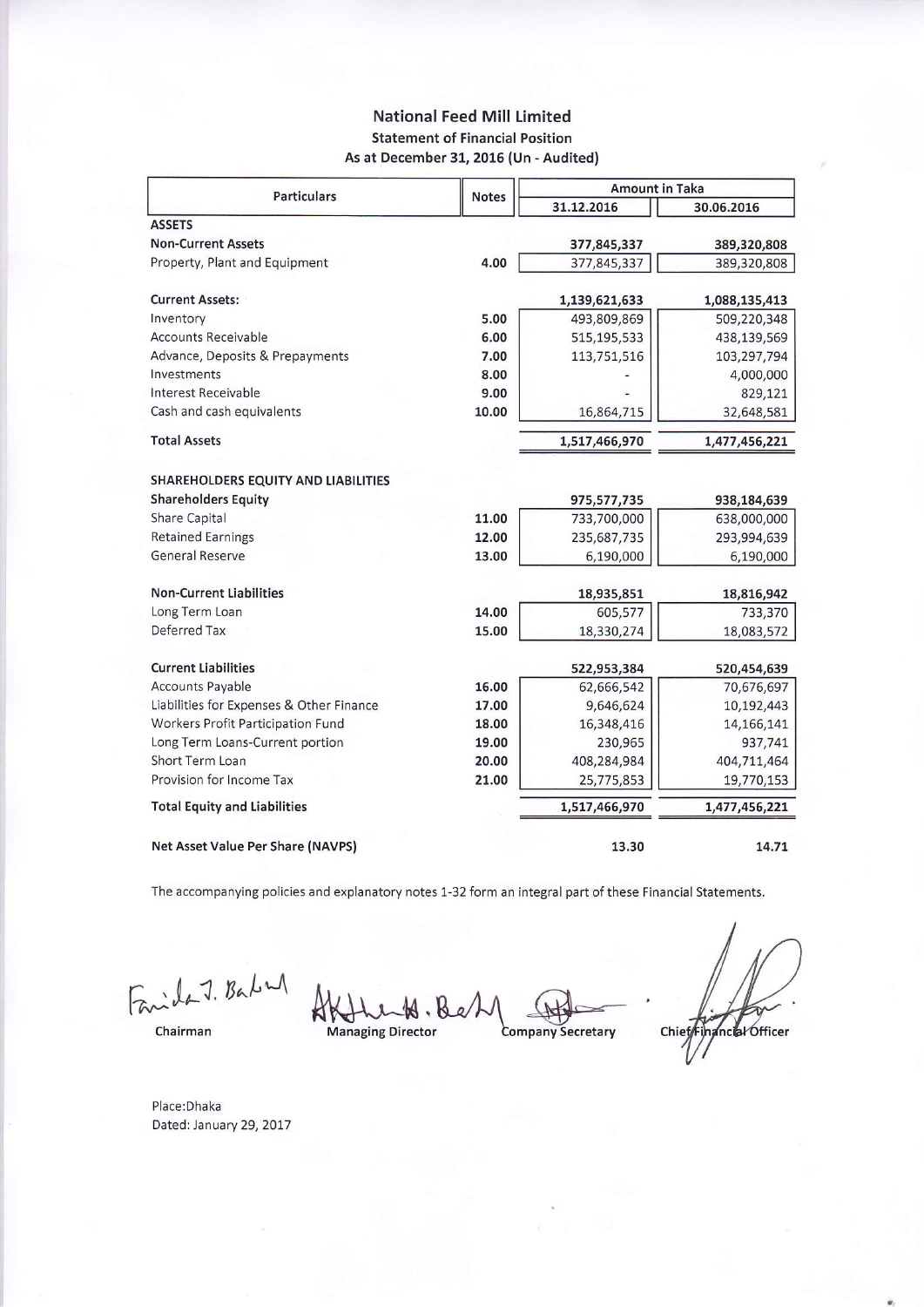### **National Feed Mill Limited** Statement of Profit or Loss and Other Comprehensive Income For the period ended December 31, 2016 (Un - Audited)

| <b>Particulars</b>                  | <b>Notes</b> | <b>Amount in Taka</b> |                      | <b>Amount in Taka</b> |                 |
|-------------------------------------|--------------|-----------------------|----------------------|-----------------------|-----------------|
|                                     |              | July-Dec'2016         | <b>July-Dec'2015</b> | Oct-Dec'2016          | Oct-Dec'2015    |
| Turnover                            | 22.00        | 709,257,970           | 728,877,806          | 340,221,036           | 336,821,665     |
| <b>Cost of Goods Sold</b>           | 23.00        | (615, 422, 647)       | (629, 383, 930)      | (295, 989, 348)       | (293, 576, 083) |
| <b>Gross Profit</b>                 |              | 93,835,323            | 99,493,876           | 44,231,688            | 43,245,582      |
| <b>Less: Operating Expenses</b>     |              | 18,052,559            | 21,128,199           | 9,197,642             | 9,732,433       |
| Administrative Expenses             | 24.00        | 13,426,945            | 16,603,947           | 7,257,789             | 7,915,053       |
| Selling & Distribution Expenses     | 25.00        | 4,625,614             | 4,524,252            | 1,939,853             | 1,817,380       |
| Profit from operation               |              | 75,782,764            | 78,365,677           | 35,034,046            | 33,513,149      |
| Other Income                        | 27.00        | 94,378                | 2,754,191            | 170                   | 1,322,771       |
| <b>Gain on Sales Fixed Assets</b>   |              | 207,411               |                      | 207,411               |                 |
| <b>Non Operating Expenses</b>       |              |                       |                      |                       |                 |
| <b>Financial Expenses</b>           | 26.00        | 30,256,781            | 30,939,799           | 16,924,106            | 14,417,897      |
| Net Profit for the year before WPPF |              | 45,827,772            | 50,180,069           | 18,317,521            | 20,418,023      |
| Workers Profit Participation Fund   | 28.00        | (2, 182, 275)         | (2,389,527)          | (872, 263)            | (972, 286)      |
| Profit before tax                   |              | 43,645,497            | 47,790,542           | 17,445,258            | 19,445,737      |
| Less: Provision for Tax:            |              |                       |                      |                       |                 |
| <b>Current Tax</b>                  | 21.00        | (6,005,700)           | (6, 772, 728)        | (2,449,519)           | (2,454,723)     |
| Deferred Tax                        | 15.00        | (246, 701)            | (488, 885)           | (74,005)              | (477, 482)      |
| Net Profit for the period after Tax |              | 37,393,096            | 40,528,930           | 14,921,734            | 16,513,532      |
| Earning Per Share (EPS)             | 29.00        | 0.51                  | 0.64                 | 0.20                  | 0.26            |
| Adjusted Earning Per Share          | 29.00        | 0.51                  | 0.55                 | 0.20                  | 0.23            |

The accompanying policies and explanatory notes 1-32 form an integral part of these Financial Statements.

Faid J. Baka Af

Chairman

**Managing Director** 

Company Secretary

nand Hofficer Chief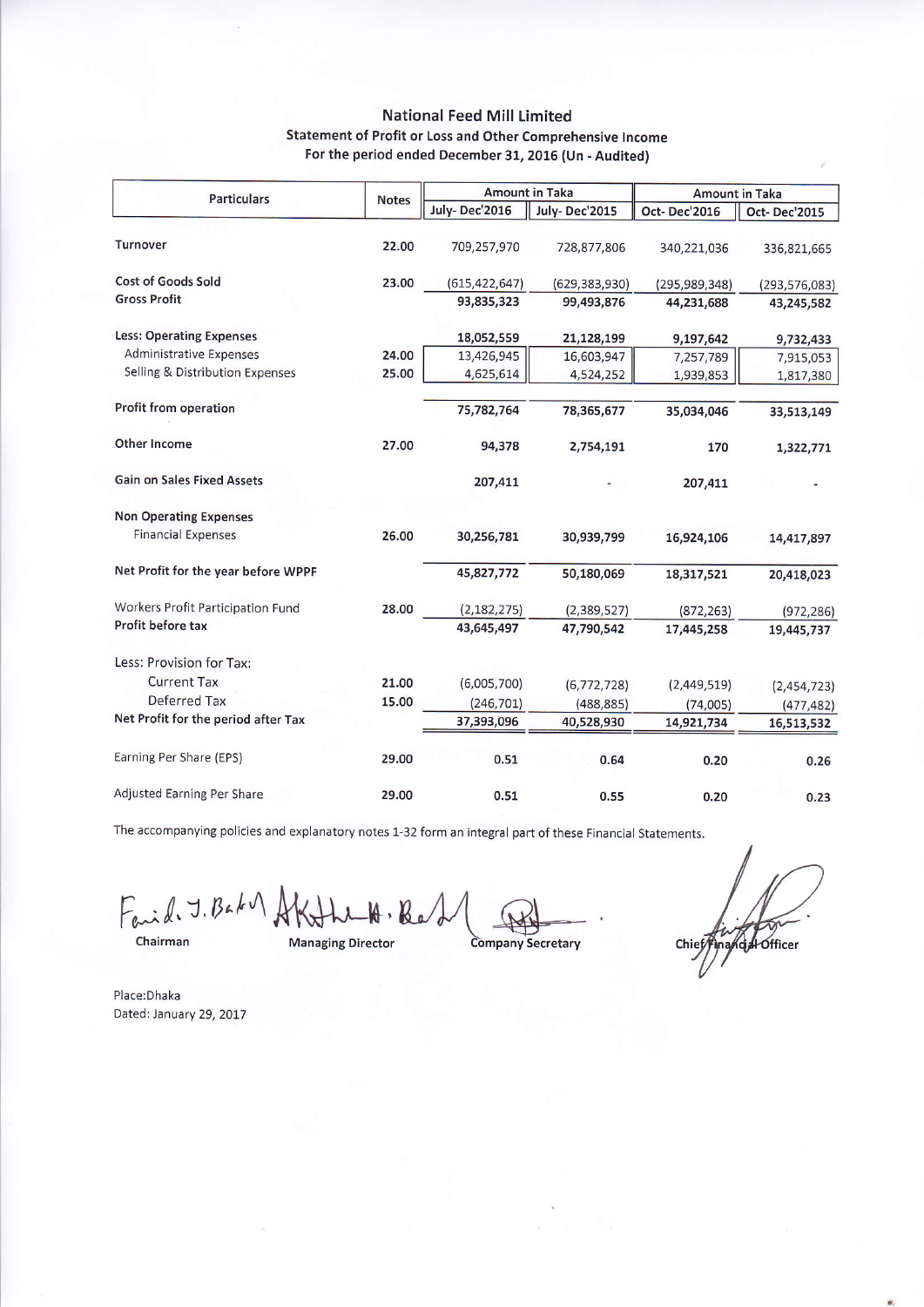#### **National Feed Mill Limited Statement of Changes in Equity** For the period ended December 31, 2016 (Un - Audited)

|                                                                   | <b>Share Capital</b> | Retained        | General        | Total          |
|-------------------------------------------------------------------|----------------------|-----------------|----------------|----------------|
| <b>Particulars</b>                                                |                      | <b>Earnings</b> | <b>Reserve</b> |                |
| Balance as on 01 July, 2016                                       | 638,000,000          | 293,994,639     | 6,190,000      | 938,184,639    |
| Net Profit for the period ended 31 December, 2016                 |                      | 37,393,096      |                | 37,393,096     |
| Bonus Share Issue                                                 | 95,700,000           | (95,700,000)    |                |                |
| Balance as on 31st December, 2016                                 | 733,700,000          | 235,687,735     | 6,190,000      | 975,577,735    |
|                                                                   |                      |                 |                |                |
| Balance as on 01 July, 2015                                       | 638,000,000          | 231,918,360     | 6,190,000      | 876,108,360    |
| Adjustment to Deferred Tax for Tax Rate Change Under SRO -<br>199 |                      | (11, 735, 188)  |                | (11, 735, 188) |
| Net Profit for the period ended 31 December, 2015                 |                      | 40,528,930      |                | 40,528,930     |
| Balance as on 31st December, 2015                                 | 638,000,000          | 260,712,102     | 6,190,000      | 904,902,102    |

Fanida J. Baby AKHLLA. Best

Chairman

**Managing Director** 

Company Secretary

Chief Financial Officer